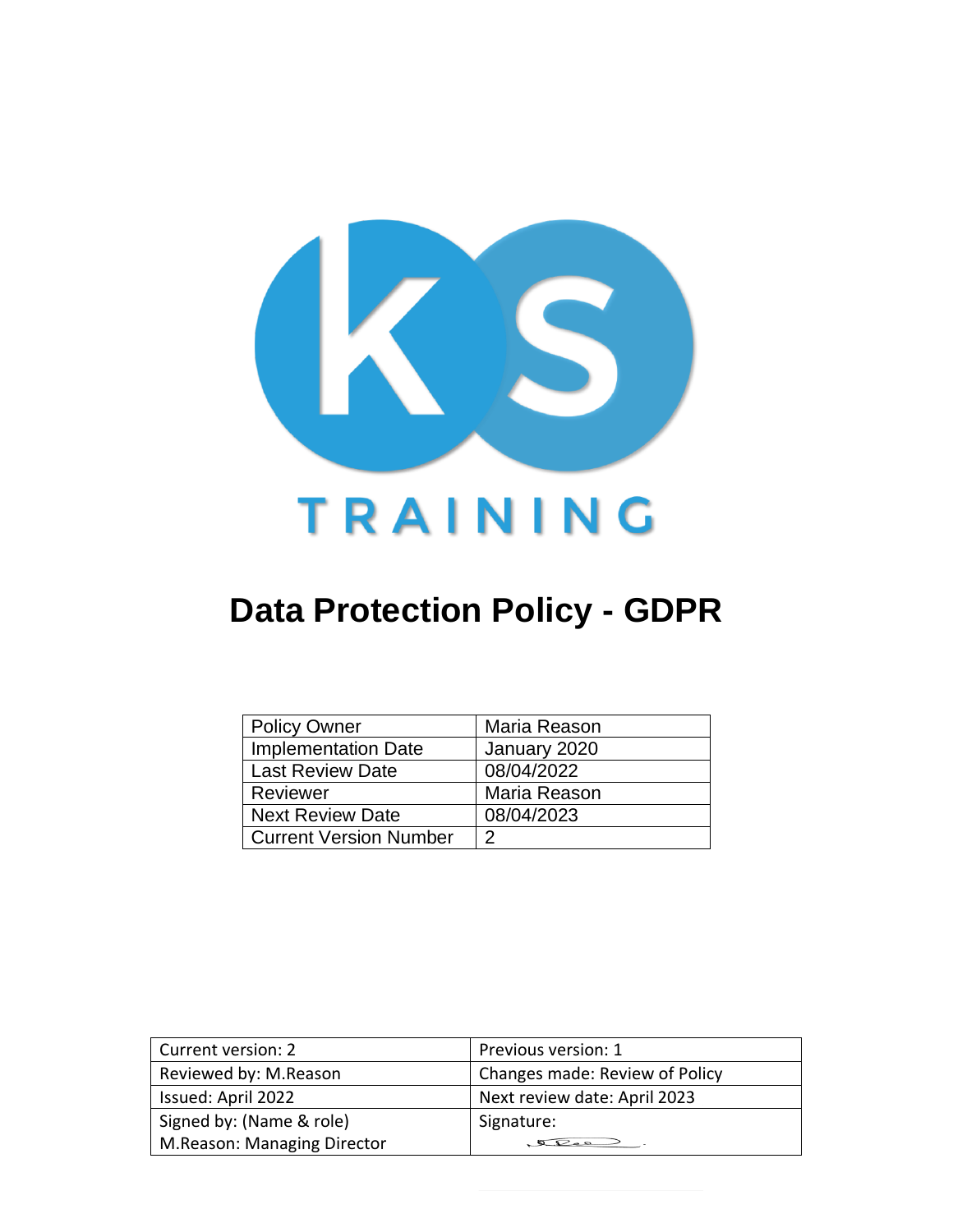## **Rationale**

KS Training is committed to a policy of protecting the rights and privacy of individuals, including learners, staff and others, in accordance with the General Data Protection Regulation (GDPR) May 2018.

The new regulatory environment demands higher transparency and accountability in how training providers manage and use personal data. It also accords new and stronger rights for individuals to understand and control that use.

The GDPR contains provisions that KS Training will need to be aware of as data controllers, including provisions intended to enhance the protection of student's personal data. For example, the GDPR requires that:

We must ensure that our company privacy notices are written in a clear, plain way that staff and learners will understand.

KS Training needs to process certain information about its staff, learners and other individuals with whom it has a relationship for various purposes such as, but not limited to:

- 1. The recruitment and payment of staff.
- 2. The administration of programmes of study and courses.
- 3. Learner enrolment.
- 4. Examinations and external accreditation.
- 5. Recording learner progress, attendance and conduct.
- 6. Complying with legal obligations to funding bodies and government including local government.

To comply with various legal obligations, including the obligations imposed on it by the General Data Protection Regulation (GDPR) KS Training must ensure that all this information about individuals is collected and used fairly, stored safely and securely, and not disclosed to any third party unlawfully.

---------------------------------------------------------------------------------------------------------------------------

### **Compliance**

This policy applies to all staff and learners of KS Training. Any breach of this policy or of the Regulation itself will be considered an offence and the Company disciplinary procedures will be invoked.

As a matter of best practice, other agencies and individuals working with KS Training and who have access to personal information, will be expected to read and comply with this policy. It is

| Current version: 2          | Previous version: 1            |
|-----------------------------|--------------------------------|
| Reviewed by: M.Reason       | Changes made: Review of Policy |
| Issued: April 2022          | Next review date: April 2023   |
| Signed by: (Name & role)    | Signature:                     |
| M.Reason: Managing Director |                                |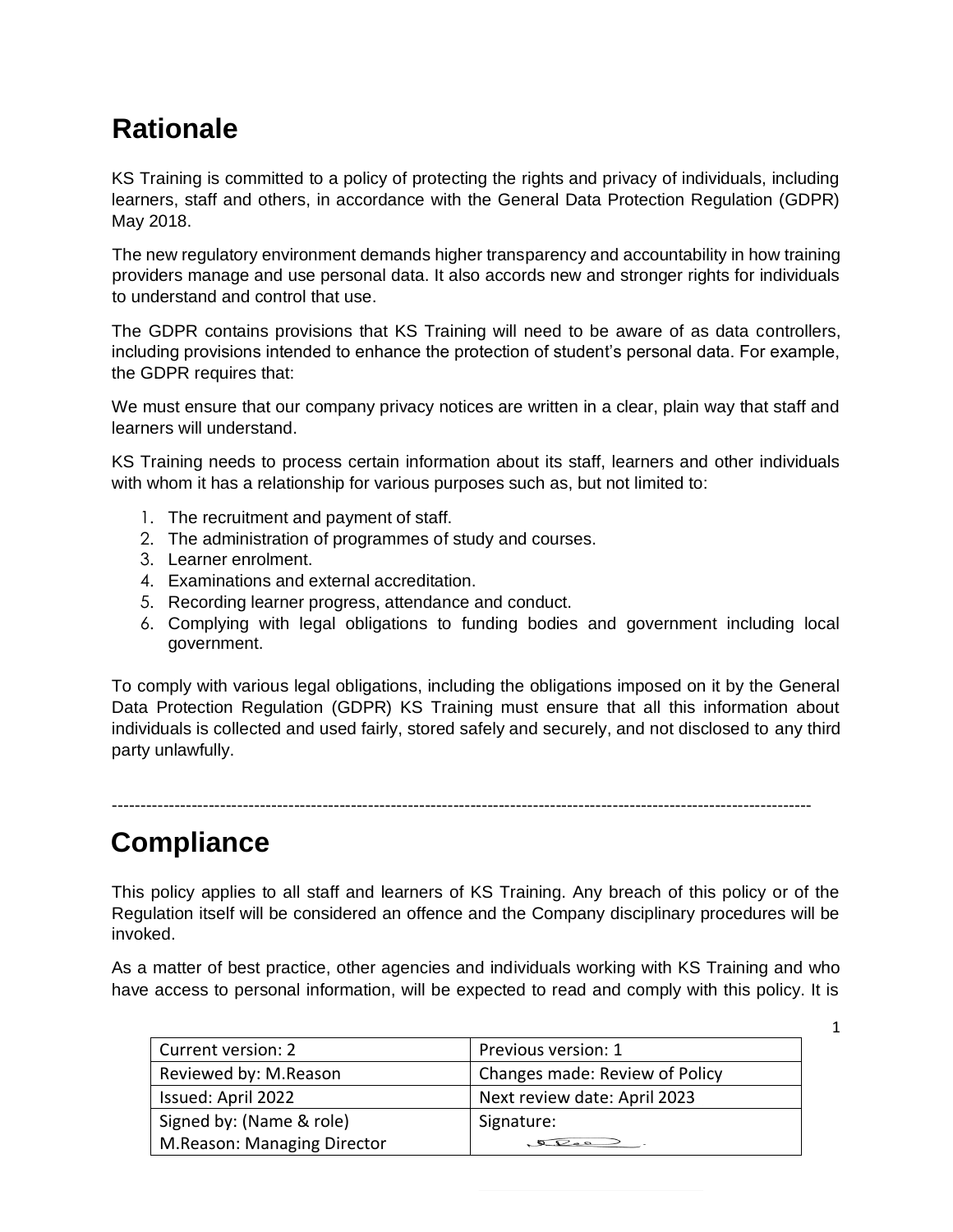expected that departments who are responsible for dealing with external bodies will take the responsibility for ensuring that such bodies sign a contract which among other things will include an agreement to abide by this policy.

This policy will be updated as necessary to reflect best practice in data management, security and control and to ensure compliance with any changes or amendments to the GDPR and other relevant legislation.

---------------------------------------------------------------------------------------------------------------------------

## **General Data Protection Regulation (GDPR)**

This piece of legislation came in to force on the  $25<sup>th</sup>$  May 2018. The GDPR regulates the processing of personal data and protects the rights and privacy of all living individuals (including children), for example by giving all individuals who are the subject of personal data a general right of access to the personal data which relates to them. Individuals can exercise the right to gain access to their information by means of a 'subject access request'. Personal data is information relating to an individual and may be in hard or soft copy (paper/manual files; electronic records; photographs; CCTV images) and may include facts or opinions about a person.

The GDPR also sets out specific rights for learners in relation to educational records held within the state education system. These rights are set out in separate education regulations 'The Education (Pupil Information) (England) Regulations 2000'. For more detailed information on these Regulations see the Data Protection Data Sharing Code of Practice (DPCOP) from the Information Commissioner's Office (ICO). Please follow this link to the ICO's website [\(www.ico.gov.uk\)](http://www.ico.gov.uk/)

--------------------------------------------------------------------------------------------------------------------------

### **Responsibilities under the GDPR**

KS Training will be the 'data controller' under the terms of the legislation – this means it is ultimately responsible for controlling the use and processing of the personal data. The company appoints a Data Protection Officer (DPO), currently the Managing Director who is available to address any concerns regarding the data held by company and how it is processed, held and used.

The Managing Director is responsible for all day-to-day data protection matters and will be responsible for ensuring that all members of staff and relevant individuals abide by this policy, and for developing and encouraging good information handling within the company.

Compliance with the legislation is the personal responsibility of all members of the company who process personal information.

Individuals who provide personal data to the Company are responsible for ensuring that the information is accurate and up-to-date.

| Current version: 2          | Previous version: 1            |
|-----------------------------|--------------------------------|
| Reviewed by: M.Reason       | Changes made: Review of Policy |
| Issued: April 2022          | Next review date: April 2023   |
| Signed by: (Name & role)    | Signature:                     |
| M.Reason: Managing Director | $Q_{\text{P}}$                 |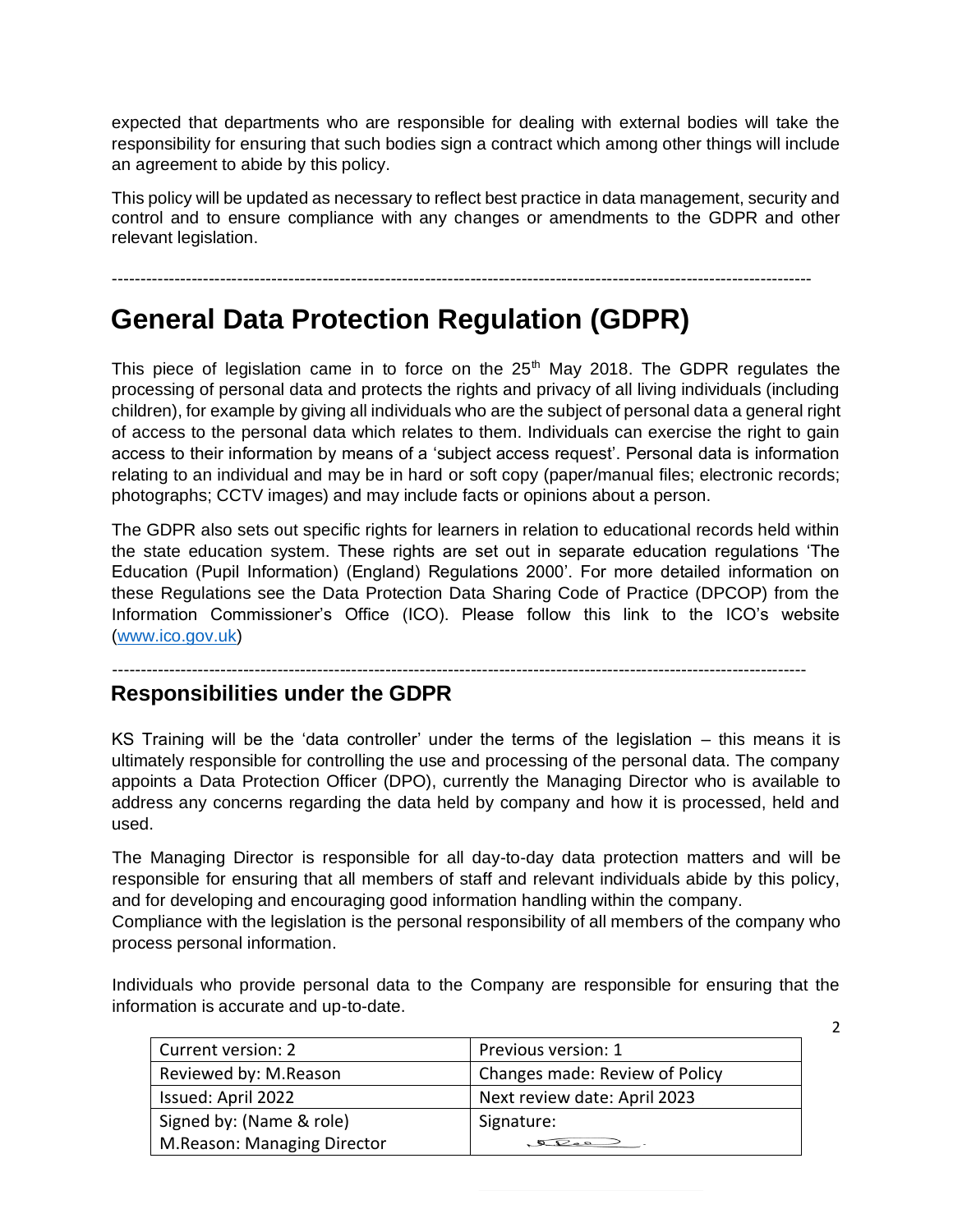--------------------------------------------------------------------------------------------------------------------------

### **Data Protection Principles**

The legislation places a responsibility on every data controller to process any personal data in accordance with the eight principles. More detailed guidance on how to comply with these principles can be found in the DPCOP. Please follow this link to the ICO's website [\(www.ico.gov.uk\)](http://www.ico.gov.uk/)

To comply with its obligations, KS Training undertakes to adhere to the eight principles:

#### **1) Process personal data fairly and lawfully.**

KS TRAINING will make all reasonable efforts to ensure that individuals who are the focus of the personal data (data subjects) are informed of the identity of the data controller, the purposes of the processing, any disclosures to third parties that are envisaged; given an indication of the period for which the data will be kept, and any other information which may be relevant. For example,

#### **2) Process the data for the specific and lawful purpose for which it collected that data and not further process the data in a manner incompatible with this purpose.**

KS TRAINING will ensure that the reason for which it collected the data originally is the only reason for which it processes those data, unless the individual is informed of any additional processing before it takes place.

#### **3) Ensure that the data is adequate, relevant, and not excessive in relation to the purpose for which it is processed.**

KS TRAINING will not seek to collect any personal data which is not strictly necessary for the purpose for which it was obtained. Forms for collecting data will always be drafted with this mind. If any irrelevant data are given by individuals, they will be destroyed immediately.

#### **4) Keep personal data accurate and, where necessary, up to date.**

KS TRAINING will review and update all data on a regular basis. It is the responsibility of the individuals giving their personal data to ensure that this is accurate, and everyone should notify the Company if, for example, a change in circumstances mean that the data needs to be updated. It is the responsibility of the Company to ensure that any notification regarding the change is noted and acted on.

| Current version: 2          | Previous version: 1            |
|-----------------------------|--------------------------------|
| Reviewed by: M.Reason       | Changes made: Review of Policy |
| Issued: April 2022          | Next review date: April 2023   |
| Signed by: (Name & role)    | Signature:                     |
| M.Reason: Managing Director | $Q_{\text{S}}$                 |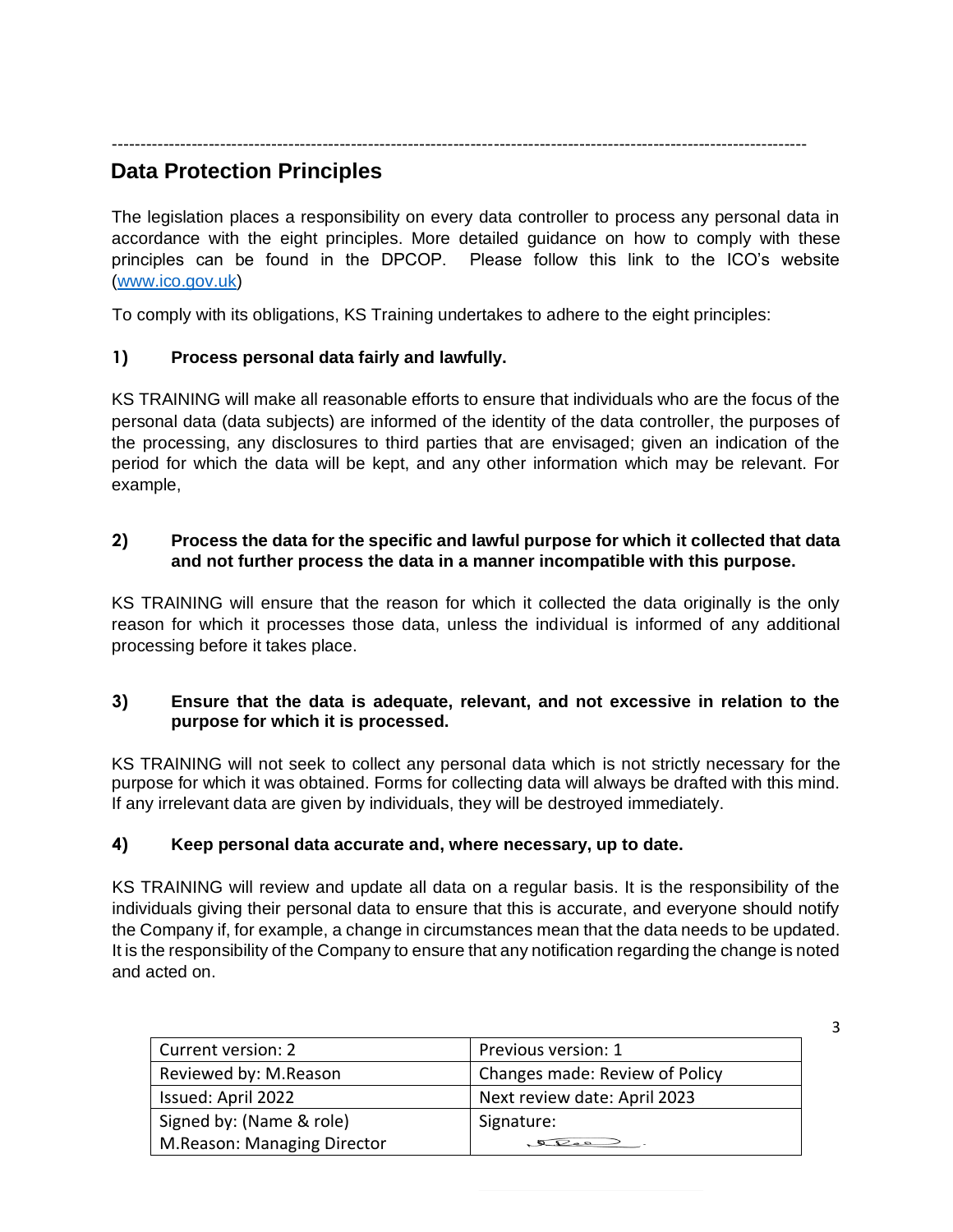#### **5) Only keep personal data for as long as is necessary.**

KS TRAINING undertakes not to retain personal data for longer than is necessary to ensure compliance with the legislation, and any other statutory requirements. This means KS TRAINING will undertake a regular review of the information held and implement a weeding process.

KS TRAINING will dispose of any personal data in a way that protects the rights and privacy of the individual concerned (e.g. secure electronic deletion, shredding and disposal of hard copy files as confidential waste). A log will be kept of the records destroyed.

#### **6) Process personal data in accordance with the rights of the data subject under the legislation.**

Individuals have various rights under the legislation including a right to:

- be told the nature of the information the Company holds and any parties to whom this may be disclosed.
- prevent processing likely to cause damage or distress.
- prevent processing for purposes of direct marketing.
- be informed about the mechanics of any automated decision-making process that will significantly affect them.
- not have significant decisions that will affect them taken solely by automated process.
- sue for compensation if they suffer damage by any contravention of the legislation.
- take action to rectify, block, erase or destroy inaccurate data.
- request that the Office of the Information Commissioner assess whether any provision of the Act has been contravened.

KS TRAINING will only process personal data in accordance with individuals' rights.

#### **7) Put appropriate technical and organisational measures in place against unauthorised or unlawful processing of personal data, and against accidental loss or destruction of data.**

All members of staff are responsible for ensuring that any personal data which they hold is kept securely and not disclosed to any unauthorised third parties.

KS TRAINING will ensure that all personal data is accessible only to those who have a valid reason for using it.

KS TRAINING will have in place appropriate security measures e.g.

| Current version: 2          | Previous version: 1            |
|-----------------------------|--------------------------------|
| Reviewed by: M.Reason       | Changes made: Review of Policy |
| Issued: April 2022          | Next review date: April 2023   |
| Signed by: (Name & role)    | Signature:                     |
| M.Reason: Managing Director |                                |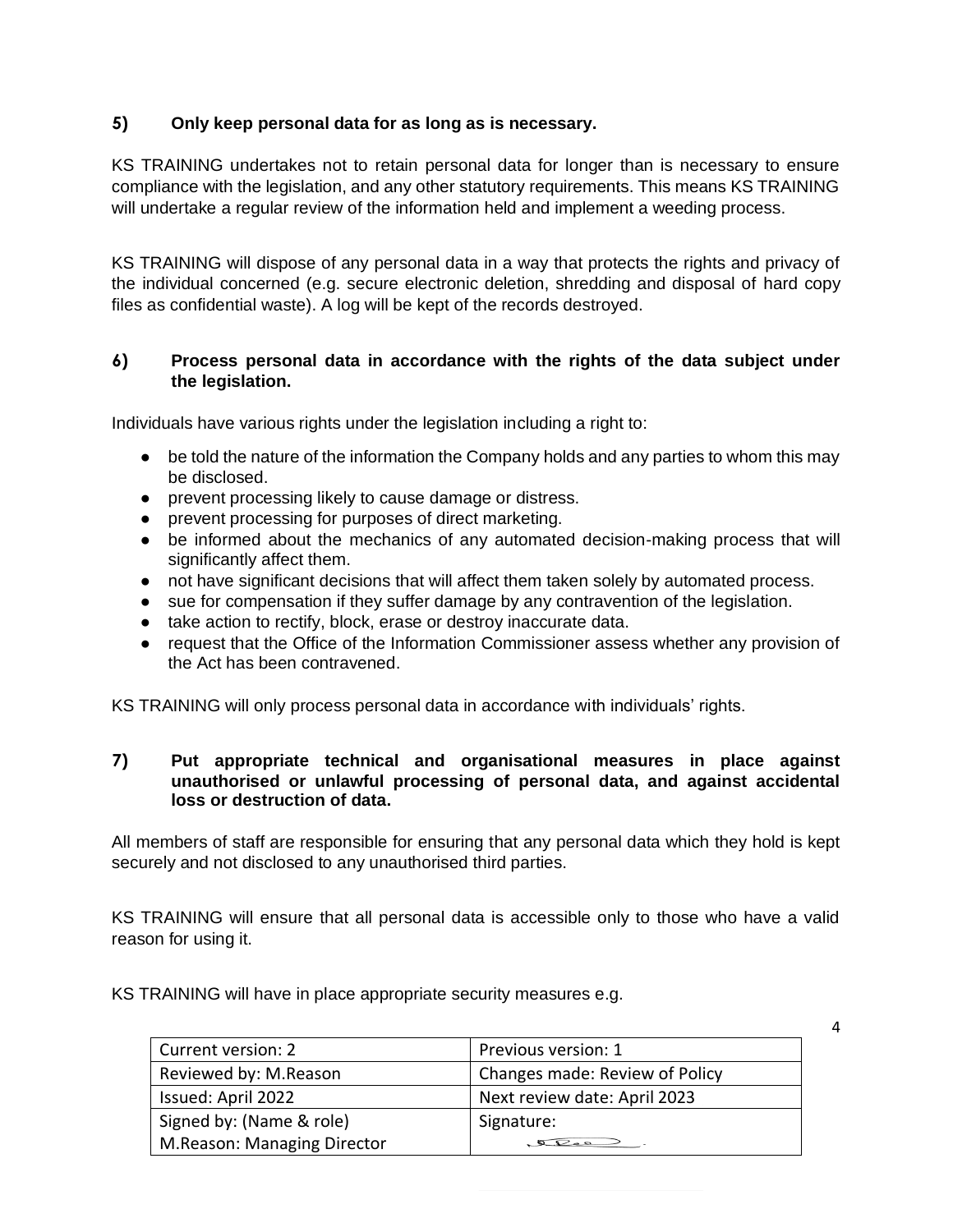ensuring that hard copy personal data is kept in lockable filing cabinets/cupboards with controlled access (with the keys then held securely in a key cabinet with controlled access):

- keeping all personal data in a lockable cabinet with key-controlled access. password protecting personal data held electronically.
- archiving personal data which are then kept securely (lockable cabinet).
- placing any PCs or terminals, CCTV camera screens etc. that show personal data so that they are not visible except to authorised staff.
- ensuring that PC screens are not left unattended without a password protected screensaver being used.

In addition, KS TRAINING will put in place appropriate measures for the deletion of personal data - manual records will be shredded or disposed of as 'confidential waste' and appropriate contract terms will be put in place with any third parties undertaking this work. Hard drives of redundant PCs will be wiped clean before disposal or if that is not possible, destroyed physically. A log will be kept of the records destroyed.

This policy also applies to staff and students who process personal data 'off-site', e.g. when working at home, and in circumstances additional care must be taken regarding the security of the data.

**8) Ensure that no personal data is transferred to a country or a territory outside the European Economic Area (EEA) unless that country or territory ensures adequate level of protection for the rights and freedoms of data subjects in relation to the processing of personal data.** 

KS TRAINING will not transfer data to such territories without the explicit consent of the individual.

This also applies to publishing information on the Internet - because transfer of data can include placing data on a website that can be accessed from outside the EEA - so KS TRAINING will always seek the consent of individuals before placing any personal data (including photographs) on its website.

If the Company collects personal data in any form via its website, it will provide a clear and detailed privacy statement prominently on the website, and wherever else personal data is collected.

---------------------------------------------------------------------------------------------------------------------------

#### **Consent as a basis for processing**

| Current version: 2          | Previous version: 1            |
|-----------------------------|--------------------------------|
| Reviewed by: M.Reason       | Changes made: Review of Policy |
| Issued: April 2022          | Next review date: April 2023   |
| Signed by: (Name & role)    | Signature:                     |
| M.Reason: Managing Director |                                |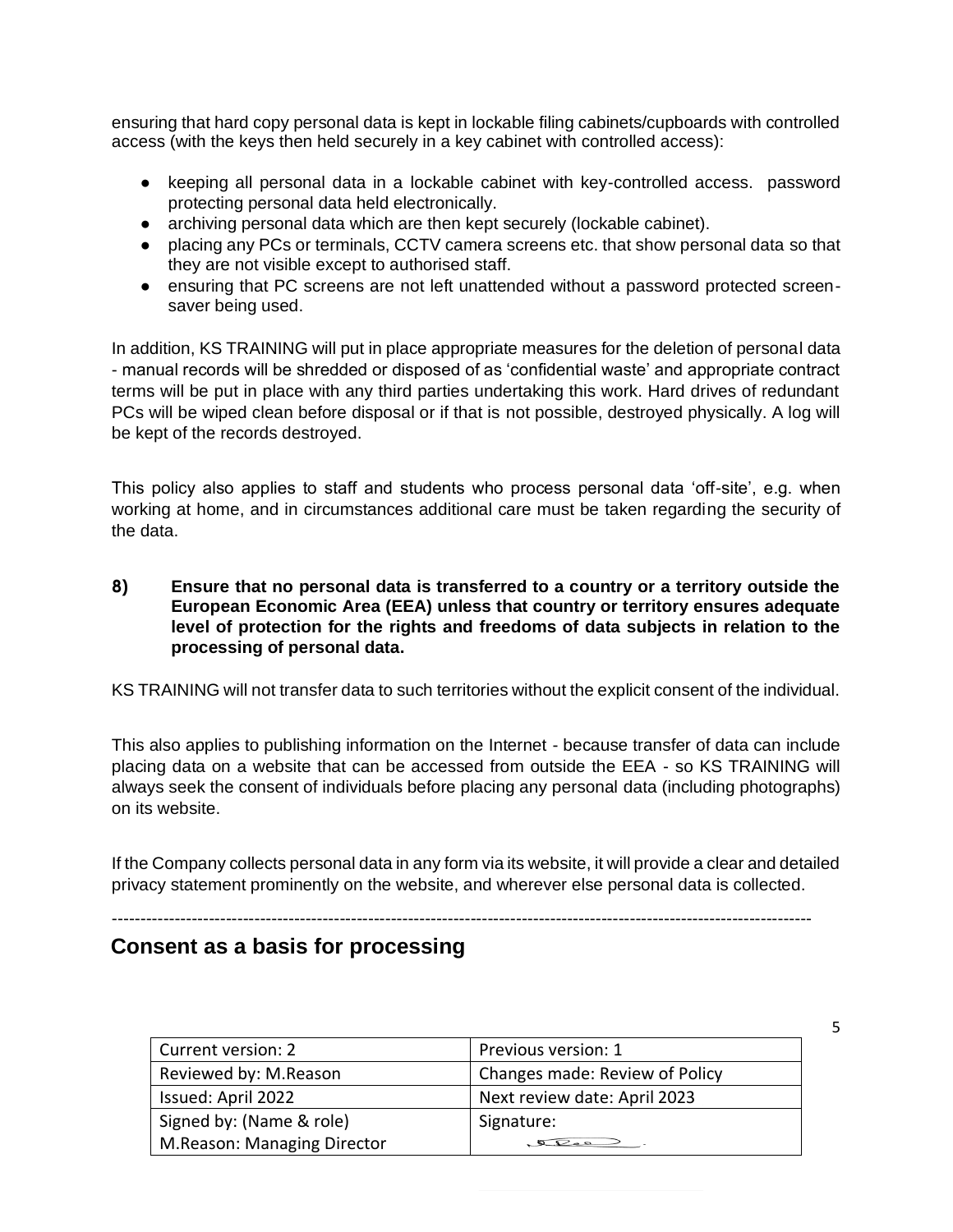Although it is not always necessary to gain consent from individuals before processing their data, it is often the best way to ensure that data is collected and processed in an open and transparent manner.

Consent is especially important when KS TRAINING is processing any sensitive data, as defined by the legislation.

KS TRAINING understands consent to mean that the individual has been fully informed of the intended processing and has signified their agreement (e.g. via the enrolment form) whilst being of a sound mind and without having any undue influence exerted upon them. Consent obtained on the basis of misleading information will not be a valid basis for processing. Consent cannot be inferred from the non-response to a communication.

#### **Personal Details**

• For the purposes of the General Data Protection Regulation (GDPR)

(Regulation (EU) 2016/679 you consent to the Company holding and processing personal data including sensitive personal data of which you are the subject, details of which are specified in the Company's data protection policy.

• This will include marketing images and the Company CCTV."

KS TRAINING will ensure that any forms used to gather data on an individual will contain a statement (fair collection statement) explaining the use of that data, how the data may be disclosed and indicate whether the individual needs to consent to the processing.

KS TRAINING will include the specified statement from the DfE on the student enrolment form and update when required following the ESFA's technical guidance:

#### **How We Use Your Personal Information**

This privacy notice is issued by the Education and Skills Funding Agency (ESFA), on behalf of the Secretary of State for the Department of Education (DFE). It is to inform learners how their personal information will be used by the DFE, the ESFA (an executive agency of the DfE) and any successor bodies to these organisations. For the purposes of the Data Protection Act 1998, the DFE is the data controller for personal data processed by the ESFA. Your personal information is used by the DFE to exercise its functions and to meet its statutory responsibilities, including

| Current version: 2          | Previous version: 1            |
|-----------------------------|--------------------------------|
| Reviewed by: M.Reason       | Changes made: Review of Policy |
| Issued: April 2022          | Next review date: April 2023   |
| Signed by: (Name & role)    | Signature:                     |
| M.Reason: Managing Director |                                |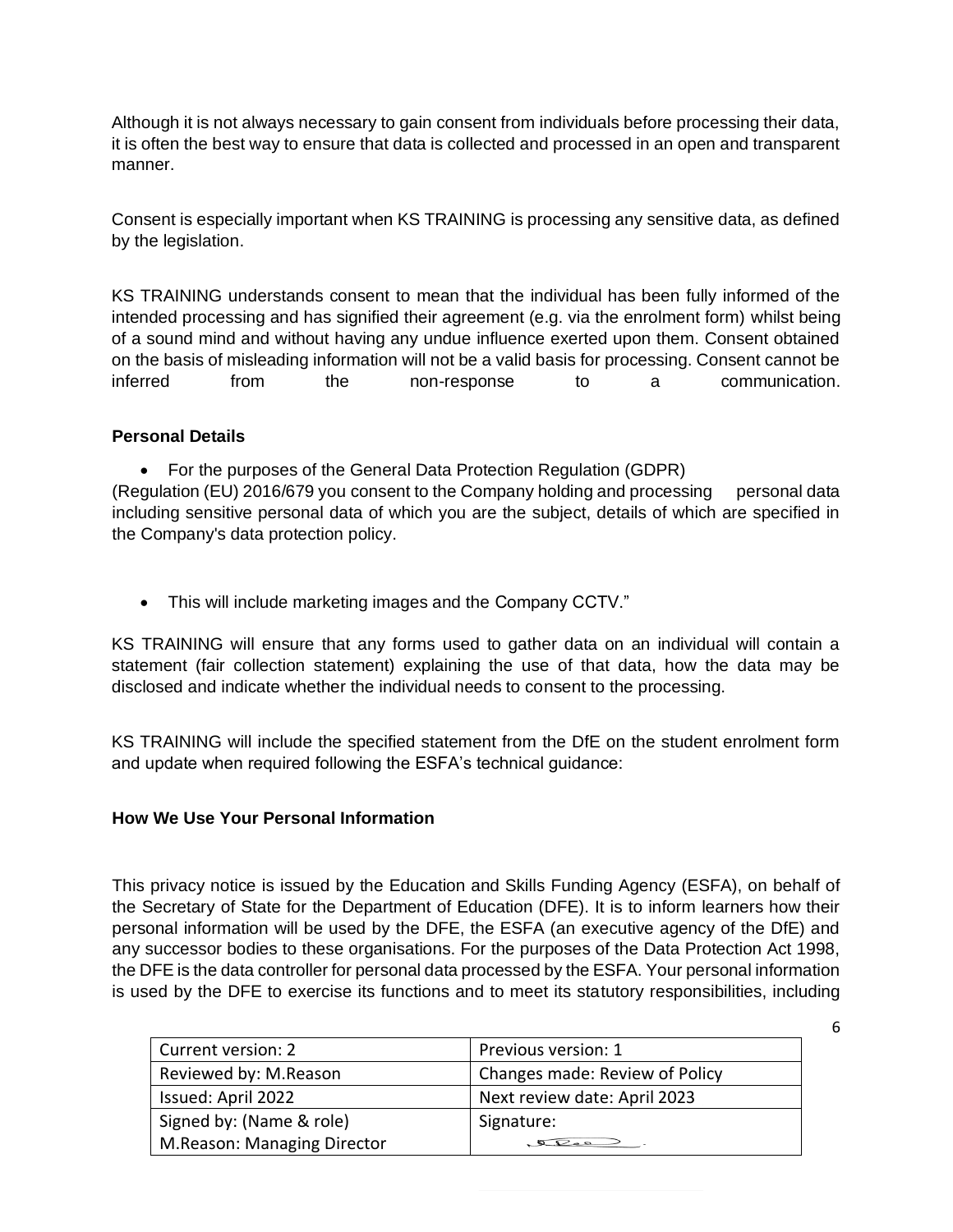under the Apprenticeships, Skills, Children and Learning Act 2009 and to create and maintain a unique learner number (ULN) and a personal learning record (PLR).

Your information may be shared with third parties for education, training, employment and wellbeing related purposes, including for research. This will only take place where the law allows it and the sharing follows the Data Protection Act 1998.

The English European Social Fund (ESF) Managing Authority (or agents acting on its behalf) may contact you for them to carry out research and evaluation to inform the effectiveness of training.

You can opt out of contact for other purposes by ticking any of the following boxes if you do not wish to be contacted:

About courses or learning opportunities.

For surveys and research.

By post.

By phone.

By email.

Further information about use of and access to your personal data, and details of organisations with whom we regularly share data are available at: <https://www.gov.uk/government/publications/esfa-privacy-notice>

KS TRAINING will ensure that if the individual does not give his/her consent for the processing, and there is no other lawful basis on which to process the data, then steps will be taken to ensure that processing of that data does not take place.

---------------------------------------------------------------------------------------------------------------------------

## **Subject Access Rights (SARs)**

Individuals have a right to access any personal data relating to them which are held by the Company. Any individual wishing to exercise this right should apply in writing to the Directors. Any member of staff receiving a SAR should forward this to the Director.

The Company reserves the right to charge a fee for data subject access requests (currently £20).

Under the terms of the legislation, any such requests must be complied with within 40 days.

| Current version: 2          | Previous version: 1            |
|-----------------------------|--------------------------------|
| Reviewed by: M.Reason       | Changes made: Review of Policy |
| Issued: April 2022          | Next review date: April 2023   |
| Signed by: (Name & role)    | Signature:                     |
| M.Reason: Managing Director |                                |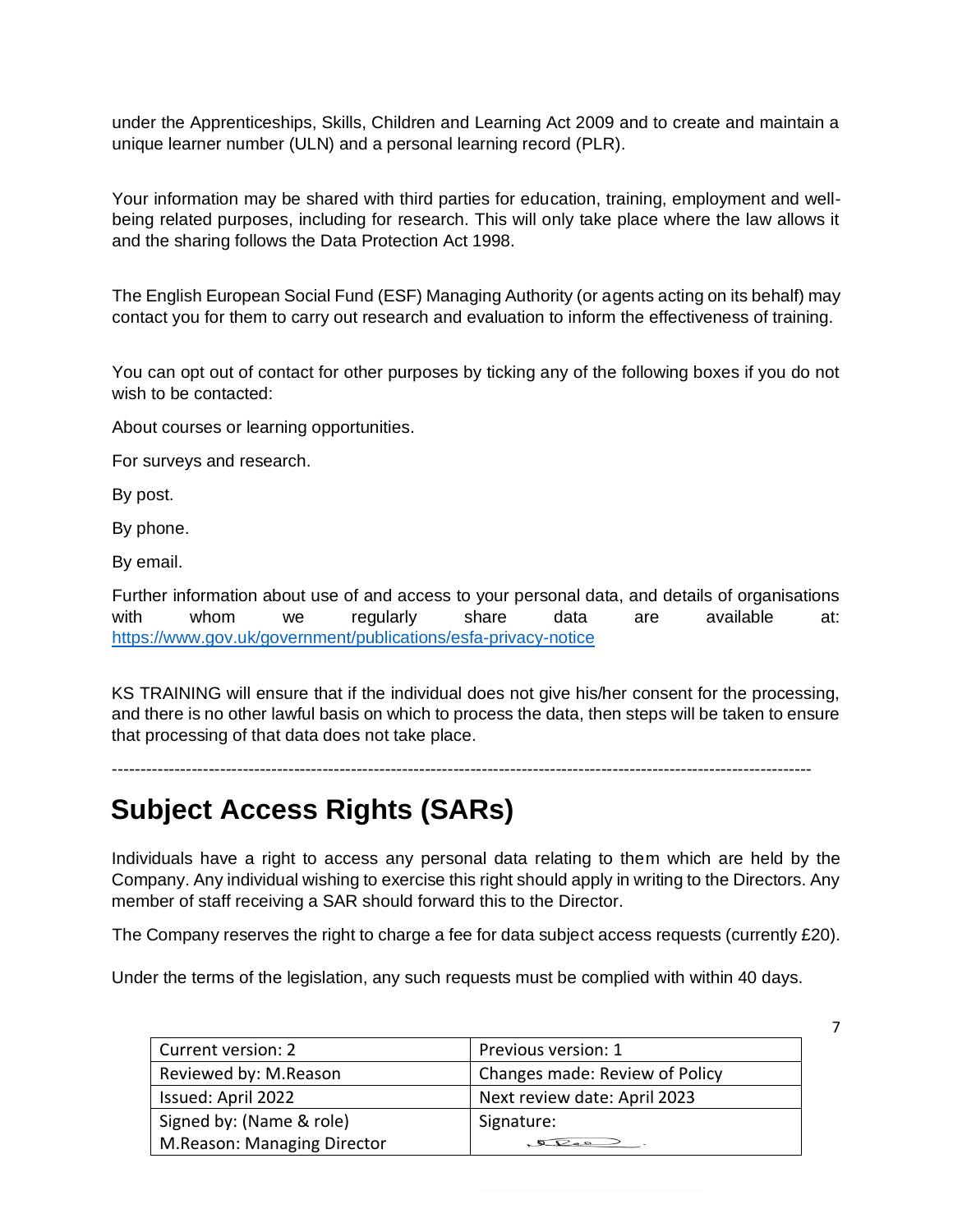For detailed guidance on responding to SARs, see the COP.

---------------------------------------------------------------------------------------------------------------------------

## **Disclosure of Data**

Only disclosures which have been notified under the Company's DP notification must be made and therefore staff and learners should exercise caution when asked to disclose personal data held on another individual or third party.

KS TRAINING undertakes not to disclose personal data to unauthorised third parties, including family members, friends, government bodies and in some circumstances, the police.

Legitimate disclosures may occur in the following instances:

- the individual has given their consent to the disclosure.
- the disclosure has been notified to the OIC and is in the legitimate interests of the Company.
- the disclosure is required for the performance of a contract.

There are other instances when the legislation permits disclosure without the consent of the individual.

For detailed guidance on disclosures see the Code of Practice (COP).

In no circumstances will KS TRAINING sell any of its databases to a third party.

---------------------------------------------------------------------------------------------------------------------------

### **Publication of Company Information**

KS TRAINING publishes various items which will include some personal data, e.g.

- internal telephone directory.
- event information.
- photos and information in marketing materials.

It may be that in some circumstances an individual wishes their data processed for such reasons to be kept confidential or restricted to Company access only. Therefore, it is KS TRAINING policy to offer an opportunity to opt-out of the publication of such information when collecting the information.

#### **Email**

| Current version: 2          | Previous version: 1            |
|-----------------------------|--------------------------------|
| Reviewed by: M.Reason       | Changes made: Review of Policy |
| Issued: April 2022          | Next review date: April 2023   |
| Signed by: (Name & role)    | Signature:                     |
| M.Reason: Managing Director | $QP_{\alpha}$                  |